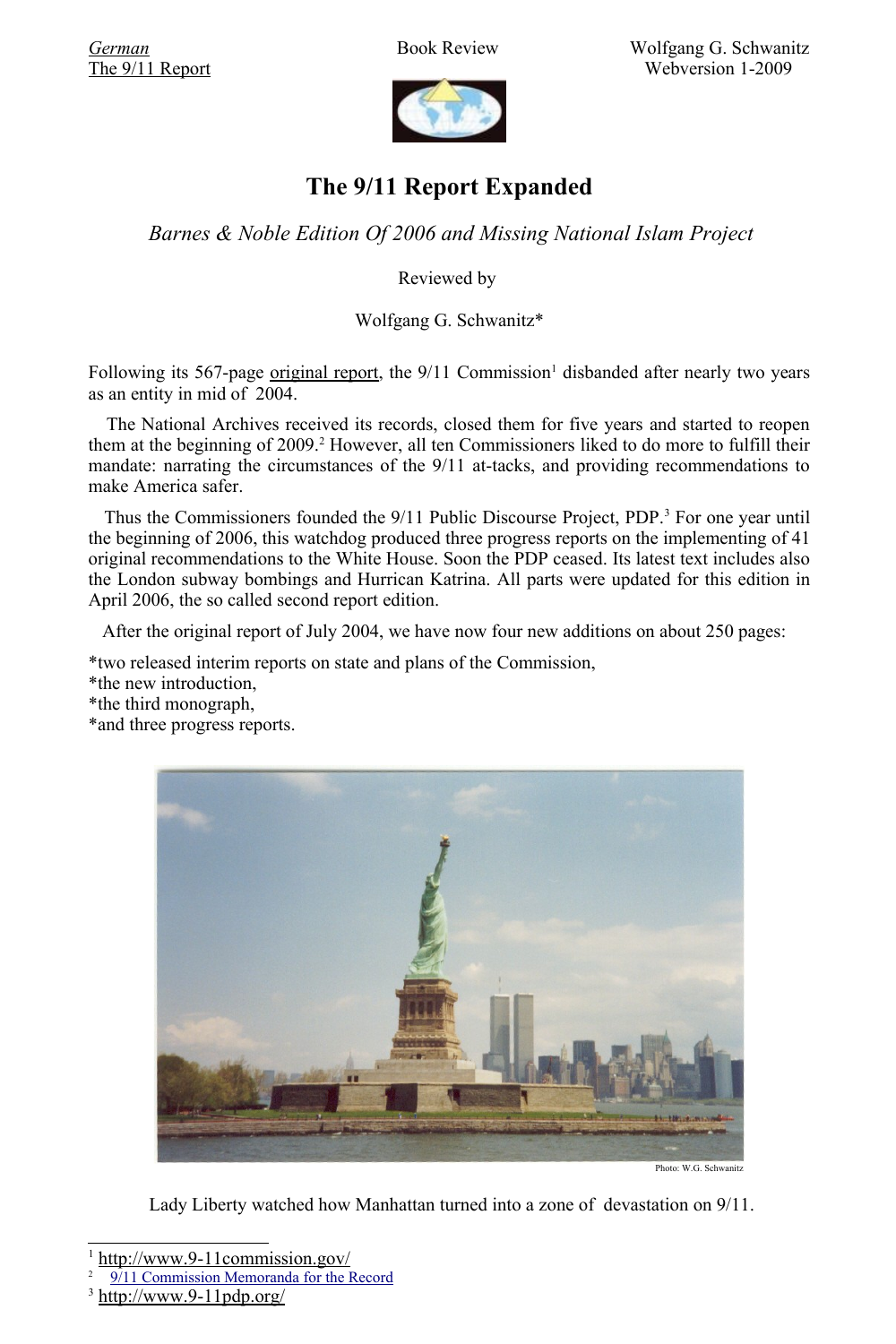## **Watchdog Dissolved**

While two interim reports reflect more technicalities for Commissioners and their staff (65 persons, two offices in DC, one in New York), and while the third monograph deals with the four flights and aviation security, I focus here on the introduction and progress reports.

I look for the assessment of U.S. foreign relations to the Middle East and other Islamic regions. Before I probe if the Commissioners reacted to critique on the original report as well, I opine that they did a great civic duty in updating the public. Whether or not it was a good step to dissolving the watchdog is very doubtful for the mandate above is not realized yet.

In the introduction former Commission's Chair Kean and Vice Chair Hamilton say that they achieved a measure of success. Some problems were addressed by the Intelligence Reform and Terrorism Prevention Act, signed into law by President Bush at the end of 2004. Thomas H. Kean and Lee H. Hamilton say also that the law's implementation is lagging, recommendations were sidestepped: "This is not acceptable. So what needs to be done?"

## **Terrorist Nukes**

They outline nine points, two of which are most striking. First, government agencies at all levels need to create, regularly update, and practice plans for emergency response (p. XI): "Hurricane Katrina taught us a lesson that we should have learned from 9/11. We cannot wait for a disaster to hit and then look for the plan. All first responders need to know, from the moment they learn of disaster; who is in charge and what their jobs will be."

This is true, though with the time the sense of emergency vanishes unless either kept alive by regular exercises or by worst cases. This problem is unresolved. Isn't there a way where only proven emergency preparedness will be rewarded with allocations of federal money?

Second, the Commissioners underscore that overall progress in information sharing is lagging badly among federal, state, and local authorities. This is hard to believe after all. They also stress that preventing terrorists from getting access to nuclear weapons must be elevated above all other issues of national security (p. XII): "our level of effort still falls far short."

One only wishes that this point is to be enlarged to ABC weapons for there are other ways in these days than direct *nuclear* terrorism having similar potentials for catastrophic destruction. For nuclear devices might not hit directly U.S. regions. Rather they could be used for instance in Cumbre Vieja Volcano on the Canary Island of La Palma triggering from there the long feared volcano collapse and a super tsunami reaching in eight hours America's East Coast.[4](#page-1-0)

#### **Other People's Cultures**

The new introduction misses responses to critique of the original 9/11 report. Besides of re-views with sound ideas, there are lots of books questioning parts of the report.<sup>[5](#page-1-1)</sup> And that so many Americans are still convinced that the attacks were an inside job by their government, isn't a good sign either.

The Commissioners did not address this properly. They claim that in the U.S. only a few colleges offered Middle Eastern studies and language courses. This is not true. America was before the millenium the land with the most quantity of such institutions. The big question remains still unanswered why the government was not able to convert the richness of expertise into a high quality foreign relations. Academics monitored fairly well the Middle East and grasped prob-lems of the missing U.S. Islam policy early on.<sup>[6](#page-1-2)</sup>

<span id="page-1-2"></span>See executive summaries:

<span id="page-1-0"></span><sup>4</sup> http://www.es.ucsc.edu/~ward/papers/La\_Palma\_grl.pdf

<span id="page-1-1"></span><sup>&</sup>lt;sup>5</sup> Two English examples out of many others also in Europe and in the Islamic regions: James Ridgeway: The 5 unanswered questions about 9/11. What the 9/11 report failed to tell us. Seven Stories Press, New York 2005; Paul Zarembka, ed.: The Hidden History Of 9-11-2001. Seven Stories Press 2008.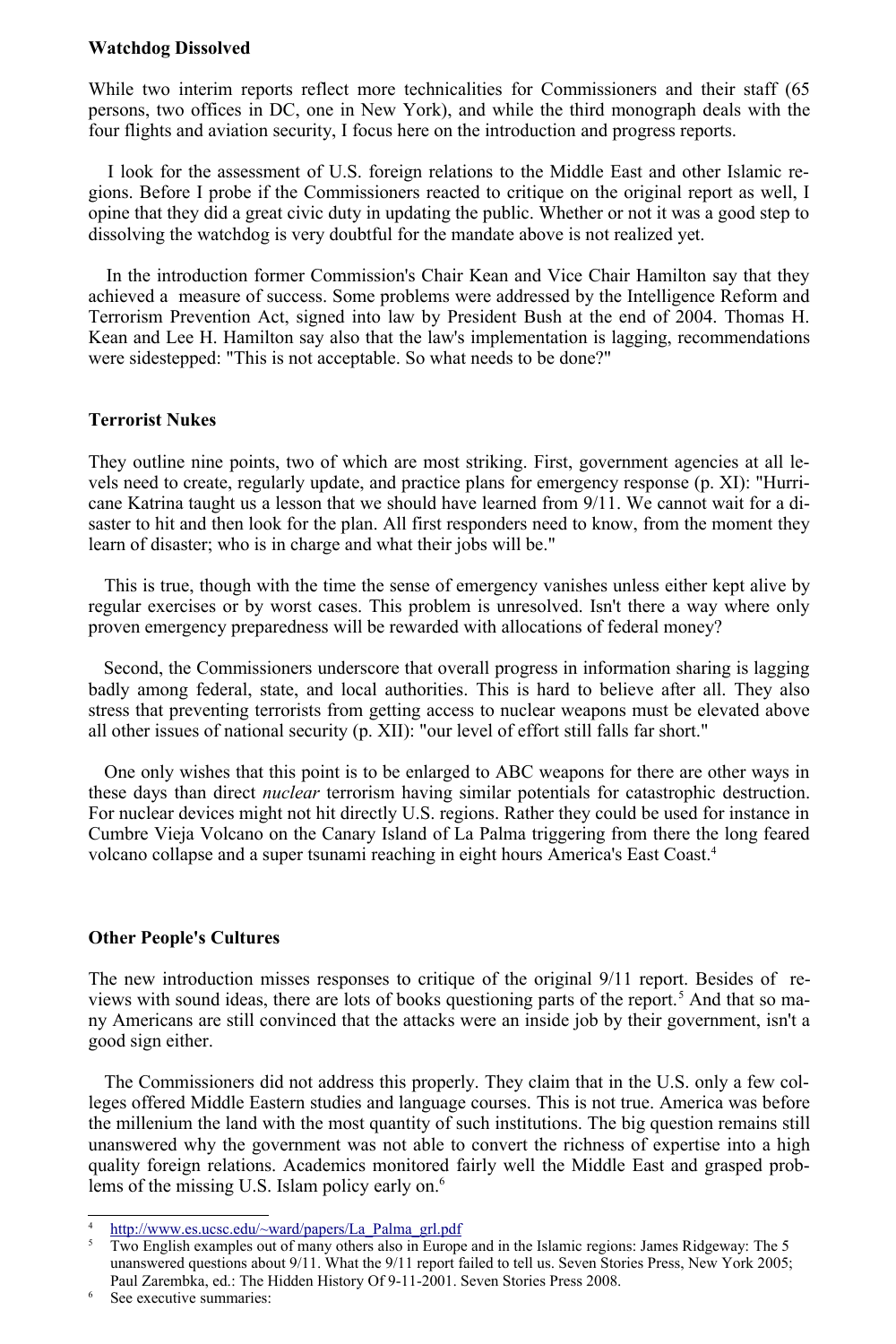Another example, a footnote still maintaines (p. 47): "there is no universally accepted way to transliterate Arabic words and names into English."

Wrong. A clear transliteration was internationally agreed upon in Roma 1935. I can only repeat<sup>[7](#page-2-0)</sup> advising to work with the Latin transcription of the Library of Congress based on Roman principles.

Reprinting this false footnote, which also says having omitted the article "al-" in names and using only the last part thereof (how would English speakers feel if Middle Easterners say omitting "Mc" in names or using only parts of them?), and continuing with misspelling of words, shows a questionable dealing with the peculiarities of the great languages of Islam. This should be stopped.

#### **Secular Education In Islamic Countries?**

I come to foreign relations in the progress reports, first in their summary. Every topic drawn from a recommendation got a grade "A" to "D" or incomplete. "Create an FBI national security force" was rated "C" for the slow progress.

Only one "A-" was given in "Vigorously track terrorist financing." The "C" for "Develop a comprehensive Coalition strategy against Islamic terrorism" appears rightly: for the White House didn't formulate any "U.S. policy on Islam." Similarly, the Commission rated the biometric entryexit system only "some progress."[8](#page-2-1)

A "D" rated suggestion is new: "Support secular education in Muslim countries." Would not this be the same as if Saudi Arabia should elevate "Setting up *madrassa* like Qur'an schools in the U.S." to a principle of its foreign policy? Supporting the public secular education in Muslim countries is pointless.

It touches the core of differences between two civilisations, the seperation of state and church on one hand and the unity of power and religion on the other hand. Support for secular education is explained: "secular education programs have been initiated across the Arab world, but are not integrated into a broader counterterrorism strategy. The U.S. has no overarching strategy for educational assistance, and the current level of education reform funding is inadequate."

There are no such native secular programs. Not to mention directing them against terrorism. With the exception of foreign operated schools - mostly in private clerical hands - or those with many foreign students belonging to embassies, secular teaching would be a revolt. This shows a misperception. Also, report headlines are misleading (p. 715): "develop a better terrorist travel strategy."

#### **Fighting For Minds**

<span id="page-2-0"></span>7

The third progress report deals with foreign policy, diplomacy, and nonproliferation. Regarding Afghanistan, the original report emphasized a long-term commitment against the rise of terrorism. The Commissioners see some progress, and the insurgency is growing. They insist that Pakistan remains open for terrorists and that they are not sure "if there has been in Saudi Arabia much positive change." Also in the third progress report Iraq fell out of the picture.

Though the Commissioners had seen no evidence of collaboration between Saddam Husain's regime and al-Qa'ida in the original report, they noticed there at least an agreement between Iraq and al-Qa'ida, a series of contacts and concluded, that Iraq was a part of the terror scene and safe haven. This time they didn't offer any evaluation of Iraq's role.

[http://www.kas.de/db\\_files/dokumente/auslandsinformationen/7\\_dokument\\_dok\\_pdf\\_9280\\_1.pdf](http://www.kas.de/db_files/dokumente/auslandsinformationen/7_dokument_dok_pdf_9280_1.pdf) [http://www.kas.de/db\\_files/dokumente/auslandsinformationen/7\\_dokument\\_dok\\_pdf\\_9515\\_1.pdf](http://www.kas.de/db_files/dokumente/auslandsinformationen/7_dokument_dok_pdf_9515_1.pdf) http://www.mepc.org/journal\_vol12/0503\_wsbkr.asp

<span id="page-2-1"></span><sup>8</sup> For basics see Joseph W. Eaton: Privacy Card. A Low Cost Strategy to Combat Terrorism. Rowman & Littlefield Publishers, Lanhan 2003.